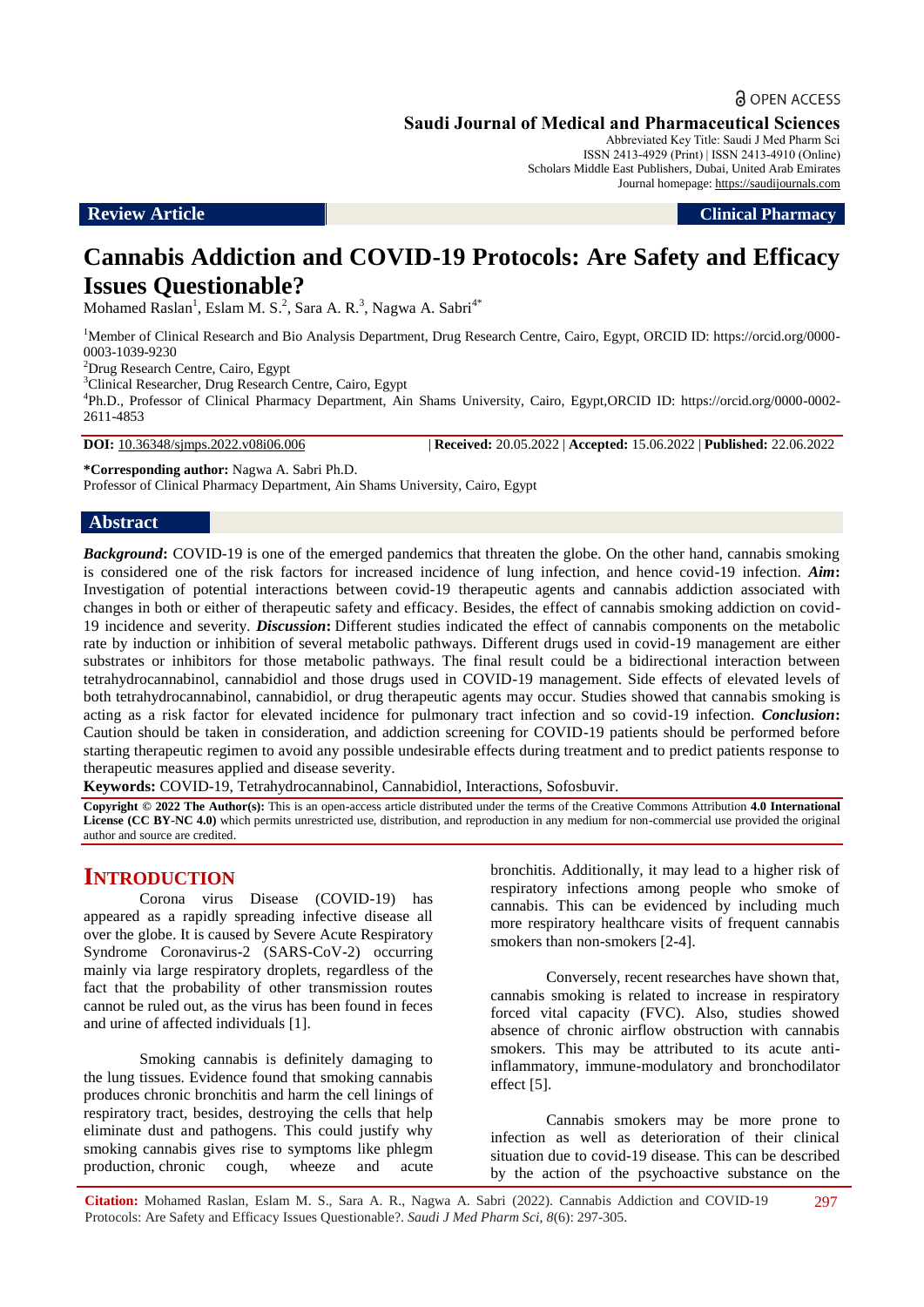nervous system and not on the immunity, as well as the way of use of this substance, and the smokers behaviour



[6].

**Figure 1: Schematic diagram representing Hepatic metabolic pathways phase I and phase II of Tetrahydrocannabinol (THC) and Cannabidiol (CBD) and their metabolic fate [7]**

Figure (1) shows a diagram representing phase I and phase II metabolic pathway of THC and CBD via CYPs to different intermediates that undergoes glucuronide conjugation producing the in active glucuronide during phase II metabolic process. THC and CBD conjugates are excreted via fecal or urinary excretion route.

Hydrolytic pathway biotransformation is the main metabolic route of endocannabinoid.

Phytocannabinoids are extensively metabolized by CYP450 enzymes. Enzymes CYP2C9, 2C19, and 3A4 accelerate most phytocannabinoid hydroxylation. Besides, CYP450 enzymes represents a major metabolic pathway for both synthetic cannabinoids used for therapeutic purposes and in-vitro experiments showed that cannabidiol is the most powerful inhibitor of CYP450 metabolic enzymes [8].



**Figure 2: Schematic diagram representing different Hepatic metabolic pathways Phase I and Phase II of Cannabidiol (CBD) supported with their chemical structures [9]**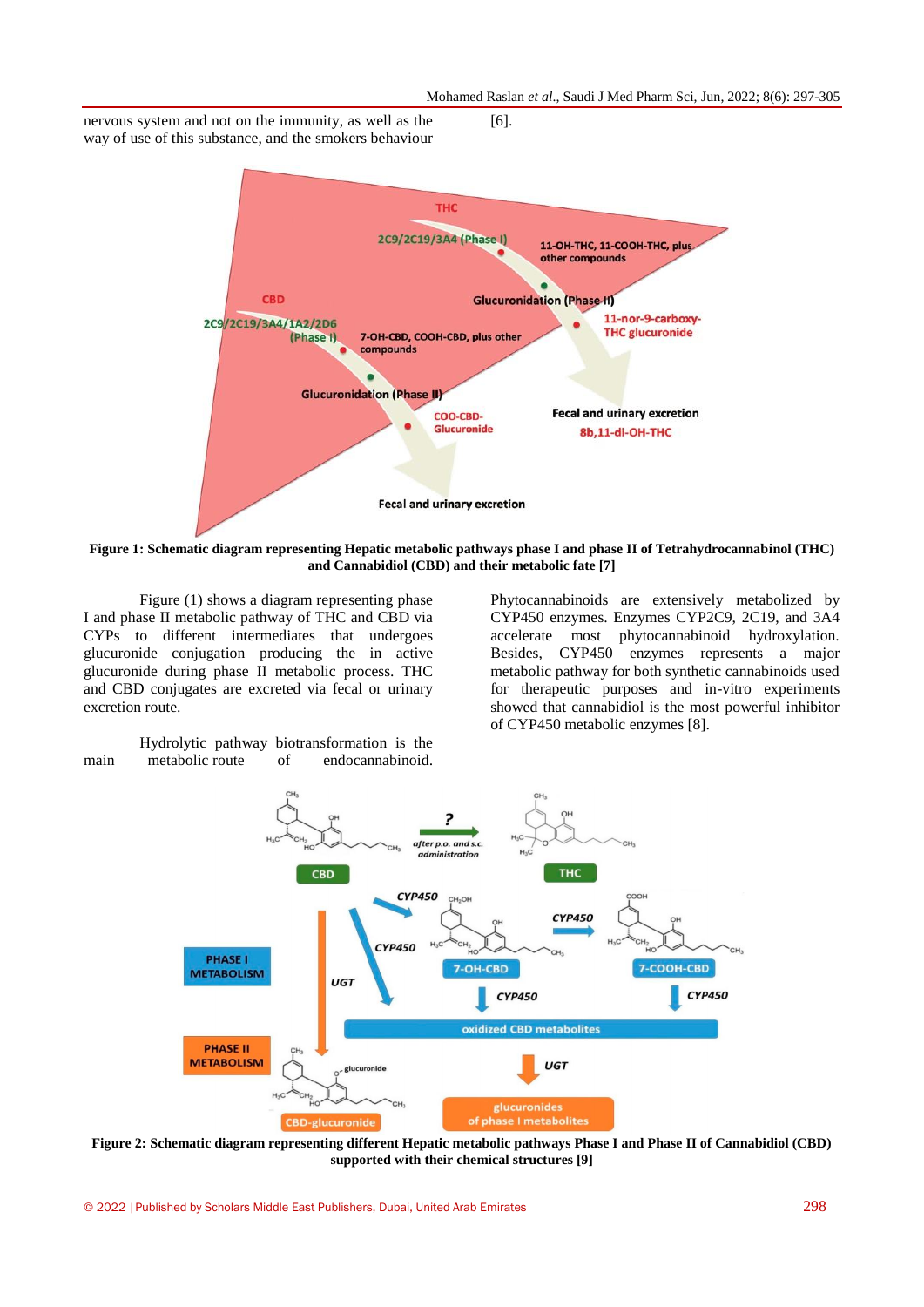Figure (2) shows a schematic diagram presenting phase I and phase II metabolic pathway of CBD to different active and inactive forms. The metabolic pathway via CYPs includes many intermediates that undergoes glucuronide conjugation producing the in active glucuronides of phase I metabolites. Furthermore, CBD is directly undergoes glucuronide conjugation via UGT producing CBDglucuronide in active metabolite.

A study investigated the inhibition effects of tetrahydrocannabinol, cannabidiol and cannabinol on cytochrome P450 / 3A enzymes activity, where, cannabidiol showed to be the most potent CYP3A4 and CYP3A5 inhibitor  $(IC_{50} = 11.7$  and  $1.65 \mu M$ , respectively). Tetrahydrocannabinol, cannabidiol, and cannabinol inhibited activity to a comparable extent in CYP3A7 (IC<sub>50</sub>=23-31  $\mu$ M) [10].

It was indicated that cannabinoids present in marijuana have been shown to significantly affect (inhibit or induce) the activity of several CYP450 isoenzymes*. In-vitro, in-vivo, and clinical findings suggest potential interactions of marijuana components with CYP3A, 1A, 2C9, 2A6, and 2B6* [11]. Additionally, investigations showed that plant-derived cannabinoids contribute in decreasing P-glycoprotein (P-gp) expression [12].

In general, increased risk for diarrhea, headache, somnolence, dizziness, infection, and liver injury were identified to occur in many pharmaceutical products which are candidates for management of COVID-19 and are well-known side effects of tetrahydrocannabinol and cannabidiol [13, 14].



**Figure 3: Schematic diagram representing different Hepatic metabolic pathways of Tetrahydrocannabinol (Δ<sup>9</sup> -THC) and Cannabidiol (CBD) ([15] with modifications)**

The metabolic process of  $\Delta^9$ -THC and CBD through CYPs and glucuronide conjugation to different active and inactive forms is clear in figure (3), where, the metabolic pathway via different CYPs includes many active intermediates like 11-OH  $\Delta^9$ -THC, 7-OH CBD, and 7-OOH CBD. The final metabolic fate as shown is through different glucuronide conjugation UGTs producing in actives like  $\Delta^9$ -THC-OH glucuronide and CBD glucuronide.

## **DISCUSSION**

The different potential interactions, which might affect both efficacy and safety of administered drugs, between the medications included in the management protocol of COVID-19 and cannabis will be discussed hereunder:

#### **Lopinavir/Ritonavir**

Lopinavir/ritonavir is approved for the treatment of HIV-1 infection in children, adolescents, and adults when used jointly with other antiretroviral

drugs. Lopinavir/ritonavir is linked with typically tolerable gastrointestinal side effects, as well as hypercholesterolaemia and hypertriglyceridaemia, that may necessitate the addition of lipid-lowering medications to minimize coronary heart disease risks [16].

A combination of lopinavir and ritonavir was showed good therapeutic efficacy against SARS-CoV. Lopinavir and ritonavir could bind effectively to (SARS-CoV 3CL<sup>pro</sup>) SARS-CoV 3C-like protease. According to conducted studies, both anti-HIV medicines reacted effectively with SARS-CoV-2 3CL<sup>pro</sup> active sites [17].

When compared to lopinavir, ritonavir had a slightly larger number of atomic contacts, a little better binding efficiency, and a slightly higher number of crucial binding residues, which corresponded to a somewhat reduced water accessibility at the 3CL<sup>pro</sup> active site. Furthermore, only ritonavir could establish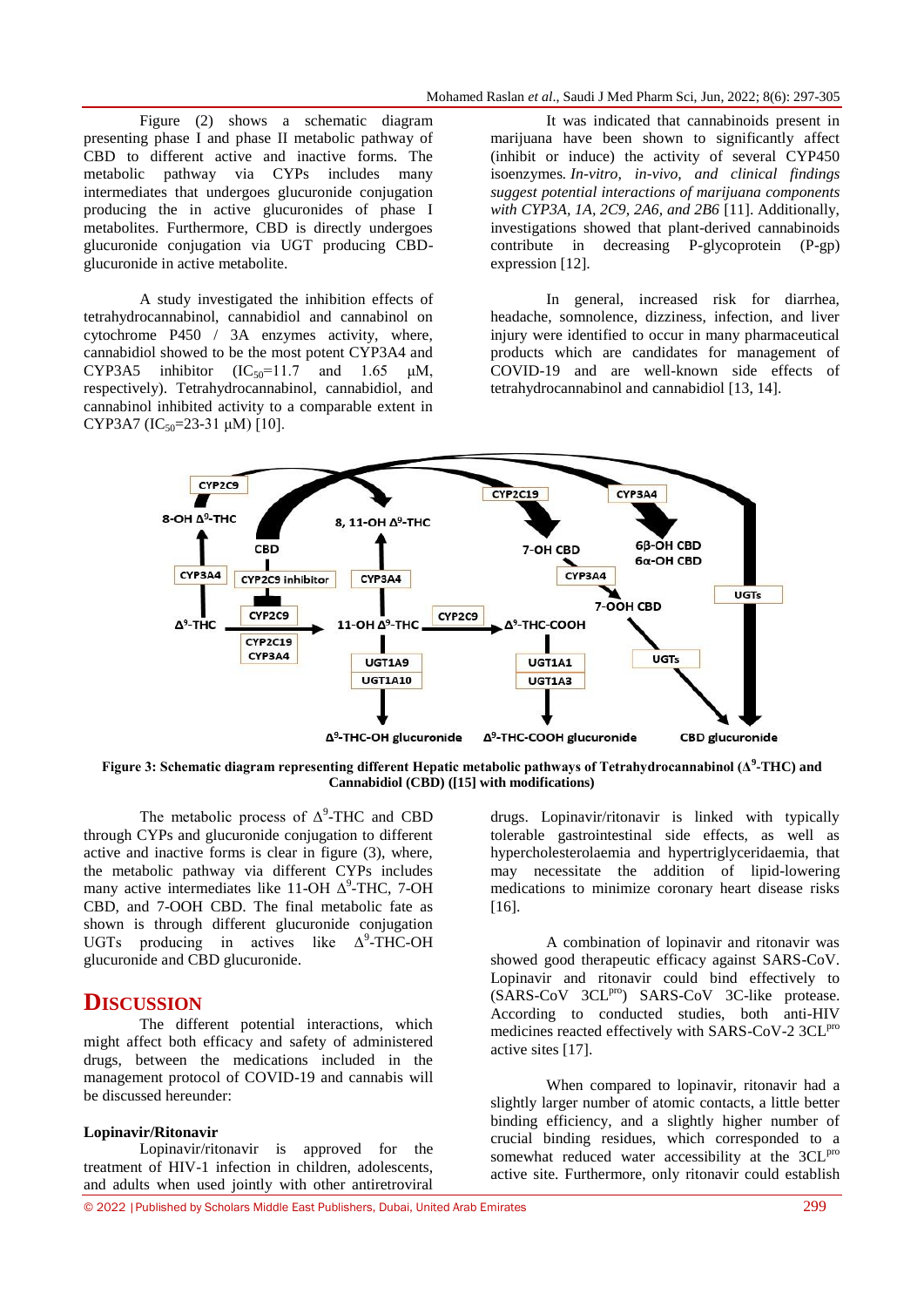two hydrogen bonds with the N142 and G143 oxyanion hole residues. Dispersion, electrostatics, and charge transfer interactions all played key roles in drug binding. The findings showed how repurposed anti-HIV medicines may be utilized to confront COVID-19 [17].

*It was reported that cannabis use is associated with increased antiretroviral treatment (ART) related side effects indicating possible occurrence of CYP450 inhibitory effects [18].*

Another study reported that high plasma levels of tetrahydrocannabinol were associated *with decreased plasma concentrations of protease inhibitors therapy [19]. This decreased plasma bioavailability* is found to be in agreement with CYP450 inducing effect that were reported in cannabinoid treated mouse [20].

Tetrahydrocannabinol (THC) is metabolized by CYP3A4 and 2C9 enzymes to active metabolites [21], *a study showed that antiretroviral drugs don't have an effect on THC pharmacokinetics* [22].

## **Azithromycin**

Azithromycin is an antibiotic belonging to azalide group, which is a kind of macrolide antibiotic. It is produced from erythromycin by incorporating into the lactone ring a methyl-substituted nitrogen atom, creating 15-membered lactone ring. It inhibits bacterial growth by interfering with protein synthesis [23].

It binds to the 50S component of the bacterial ribosome, preventing mRNA translation. Azithromycin is used to treat bacterial infections, most commonly those that cause middle ear infections, pneumonia, typhoid, bronchitis, strep throat, and sinusitis. It has largely been utilized in recent years to prevent bacterial infections in newborns and individuals with weakened immune systems. It's also effective against sexually transmitted diseases including nongonococcal urethritis, chlamydia, and cervicitis [23].

*In an in-vitro and clinical context, azithromycin had a synergistic antiviral activity against SARS-CoV-2 when coupled with HCQ. Azithromycin alone has a substantial antiviral impact on SARS-CoV-2. The mechanisms of AZM's antiviral action support broad-spectrum antiviral activity* [24].

The antibiotic azithromycin appears to inhibit viral entrance into cells. Furthermore, it can boost the immune response to viruses through a variety of mechanisms. Azithromycin stimulates the synthesis of type I and III interferons (particularly interferon-β and interferon-λ), as well as, virus-recognition genes such as MDA5 and RIG-I. These systems are generally implicated in the innate response to infectious pathogens, including SARS-CoV-2 [24].

Azithromycin is well-known antibiotic that is used in conjunction with hydroxychloroquine in management of COVID-19 patients. *Azithromycin showed to have a potential antiviral activity [21] and excreted unchanged in the bile through both MRP2 (encoded by ABCC2 gene) and ABCB1 transporters*  [25, 26].

Possible pharmacokinetic interactions can occur with tetrahydrocannabinol, cannabidiol and azithromycin due to downregulation of P-glycoprotein transporters [27] *leading to elevated levels of azithromycin and increased risk for diarrhea* [27].

## **Tocilizumab**

Tocilizumab (TCZ) is a monoclonal antibody that act as interleukin-6 receptor antagonist which is primarily used in treatment of rheumatoid arthritis, polyarticular juvenile idiopathic arthritis (pJIA), and systemic juvenile idiopathic arthritis (sJIA) [28].

In the European Union, TCZ is now approved for use in treatment of adult patients with moderate to severely active rheumatoid arthritis (RA), children over the age of 2 with polyarticular juvenile idiopathic arthritis, or children over the age of 2 with systemic juvenile idiopathic arthritis. Also it has been investigated as a therapy for systemic lupus erythematosus, Crohn's disease, Takayasu arteritis (TA), giant cell arteritis (GCA), polymyalgia rheumatica (PMR), and refractory adult-onset arthritis but no licenses in these indications have been approved [28].

Interleukin-6 (IL-6) is generated in response to tissue damage and many types of infections, and it aids host defence by activating immune responses and stimulating acute phase reactions. Tocilizumab has been developed because IL-6 is important in the pathophysiology of several inflammatory disorders, including infectious inflammations linked with tissue fibrosis [29].

The cytokine environment promotes the generation of inflammatory cytokines such as IL-6 by inflammatory monocytes. According to the findings, substantial numbers of inflammatory cells infiltrate the lungs of COVID-19 patients. This mechanism may be responsible for immunological damage, resulting in lung functioning injuries and rapid death [29].

*Tocilizumab acts against interlukin-6 receptor (anti-IL-6) that may contribute to the mitigation of cytokine storm syndrome* [27].

Tetrahydrocannabinol (THC) and cannabidiol (CBD) cause inhibition of CYP3A4, CYP1A2, and CYP2C9. Also, CBD can lead to CYP2B6 and CYP2C19 inhibition and THC inhibits CYP2D6, thus,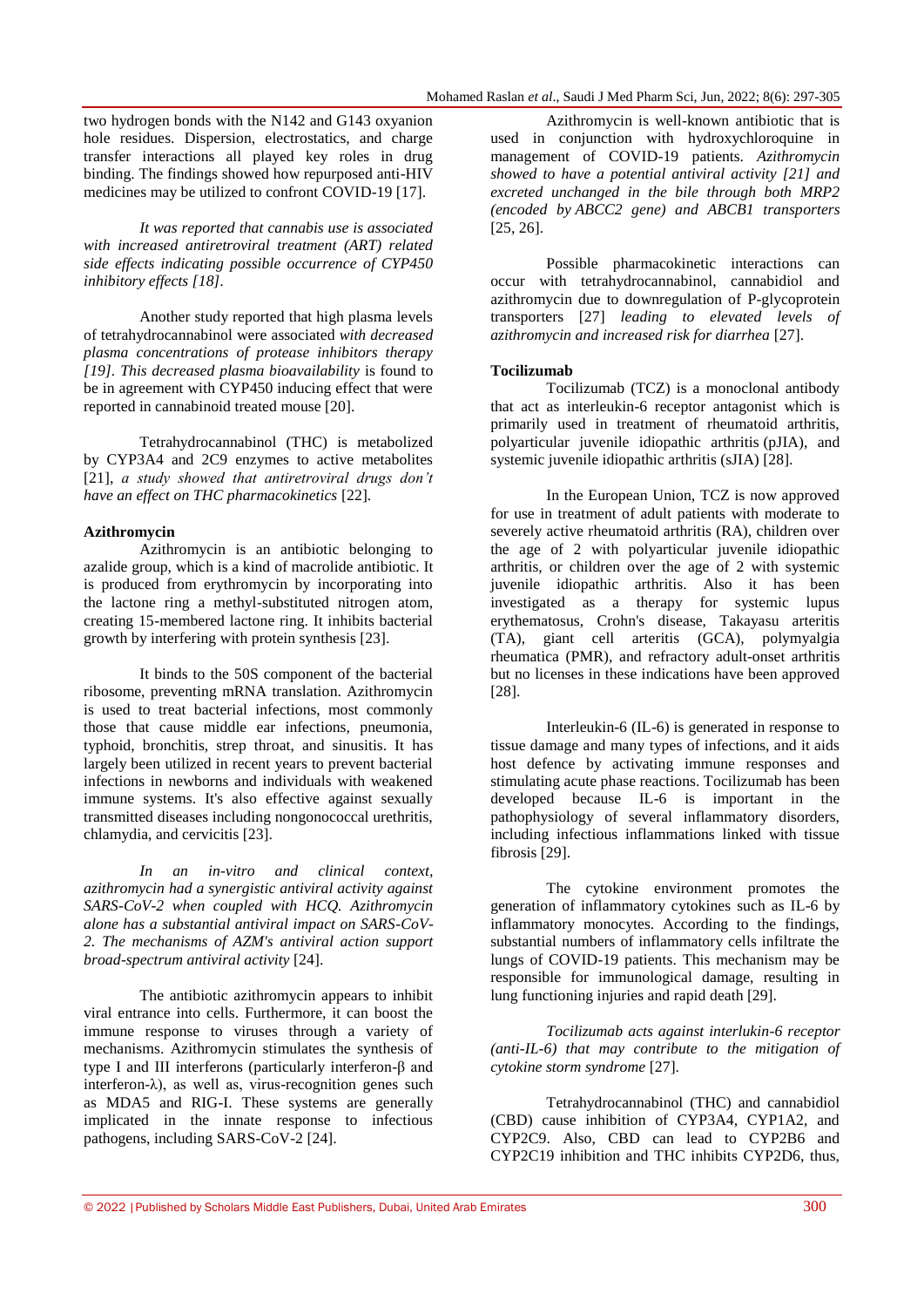*co-administration of tocilizumab with CBD may potentiate the risk of infections* [27].

#### **Sofosbuvir**

Sofosbuvir, with its significant suppression of hepatitis C virus multiplication, good safety profile, and fewer medication interactions, has ushered in a new age of hepatitis C treatment. International guidelines now recommend sofosbuvir-based regimens as first-line treatments for people with chronic hepatitis C (CHC). Sofosbuvir with ribavirin and ledipasvir/sofosbuvir are very effective and safe in CHC patients aged 3-17 years old, indicating that they can fulfil the unmet medical requirements of adolescents and children with CHC in China [30].

SARS, MERS, and SARS-CoV-2 coronaviruses, like HCV and the flaviviridae, are positive-sense single-strand RNA viruses with a replication mechanism that requires an RNA-dependent RNA polymerase (RdRp). Sofosbuvir may be able to firmly bind to SARS-CoV-2 RdRp. In a recent in silico (preliminary) investigation, sequence analysis and homology modelling were utilized to construct a novel SARS-nCoV RdRp model, which was subsequently targeted by anti-polymerase medicines such as the authorized medications Sofosbuvir and Ribavirin. The docking scores showed that sofosbuvir, ribavirin and remdisivir might be effective antiviral medicines against the novel coronavirus [31].

*Sofosbuvir is RNA-dependent RNA polymerase (RdRp) inhibitor used in treatment of hepatitis C [32] and may inhibit SARS-CoV-2 RdRp* [33].

Sofosbuvir is a drug transporter substrate of P glycoprotein and breast cancer resistance protein [34]. *Possible pharmacokinetic interactions can occur resulting in possible bidirectional elevation of tetrahydrocannabinol, cannabidiol or sofosbuvir levels. In addition, cannabidiol could increase diarrhea, fatigue, and headache* [27].

#### **Chloroquine/ hydroxychloroquine**

Chloroquine (CQ) is used as a prophylaxis and cure from malaria and amebiasis. On the other hand, hydroxychloroquine (HCQ) is a less toxic metabolite of chloroquine, and it is used in treatment of juvenile idiopathic arthritis, systemic lupus erythematosus, rheumatoid arthritis, and Sjogren's syndrome. Moreover, chloroquine has a long history of usage in the treatment of Plasmodium vivax, ovale, malariae, and falciparum malaria in areas where P. falciparum has not evolved resistance to it (mainly in North Africa). It is also useful in the treatment of amebiasis, particularly extra-intestinal amebiasis. Patient can start 500 mg CQ phosphate once a week from 2 weeks before to 8 weeks after travel to an endemic location for malaria prevention in adults [35].

As previously stated, HCQ relieves rheumatic diseases. It is also useful in the treatment and prevention of malaria. Adults should begin 400 mg HCQ once a week 2 weeks before and 8 weeks after travelling to an endemic location for malaria prevention [35].

*The mechanism of action in the potential antiviral role against SARS-CoV-2 includes interference in the endocytic pathway, sialic acid receptor blockade, restriction of pH-mediated spike (S) protein cleavage at the ACE2 binding site, and prevention of cytokine storm* [36].

Are antimalarial agents with antiinflammatory, immunomodulatory, and antiviral activities, acting by inhibition of viral entry and host immunomodulatory effects [37]. THC, CBD are inhibitors of CYP3A4, CYP2D6, and CYP2C8 *causing an elevated levels of chloroquine and hydroxychloroquine.* Moreover, *cannabidiol could increase risk of diarrhea and headache* [30].

#### **Dexamethasone**

Dexamethasone has a wide range of medical applications. Dexamethasone showed to be effective in the treatment of acute exacerbations of multiple sclerosis, allergies, cerebral edoema, inflammation, and shock. Dexamethasone has helped patients with diseases such as asthma, atopic and contact dermatitis, and medication hypersensitivity responses. Dexamethasone has been proven to be effective as a test for Cushing syndrome in endocrinology [38].

Dexamethasone is a strong glucocorticoid with little to no mineralocorticoid action. The body responds to dexamethasone in a number of ways. It acts by inhibiting neutrophil migration and reducing lymphocyte colony growth. The capillary membrane also gets less porous. Lysosomal membranes have become more stable [38].

*Dexamethasone's major anti-inflammatory action is to suppress a pro-inflammatory gene in COVID-19 that encodes for cytokines, chemokines, cell adhesion molecules (CAM), and the acute inflammatory response* [39].

Dexamethasone corticosteroid used to treat aggravations of multiple sclerosis allergies cerebral edema inflammation shock and other conditions. *Patients with conditions such as asthma, atopic and contact dermatitis, and drug hypersensitivity reactions have got benefit from the use of dexamethasone* [40]. Dexamethasone (DEX) is extensively metabolized to 6 hydroxyDEX by CYP3A4 enzyme [41]. *Tetrahydrocannabinol; cannabidiol are strong inhibitors for CYP450 enzymes and could elevate dexamethasone blood levels.*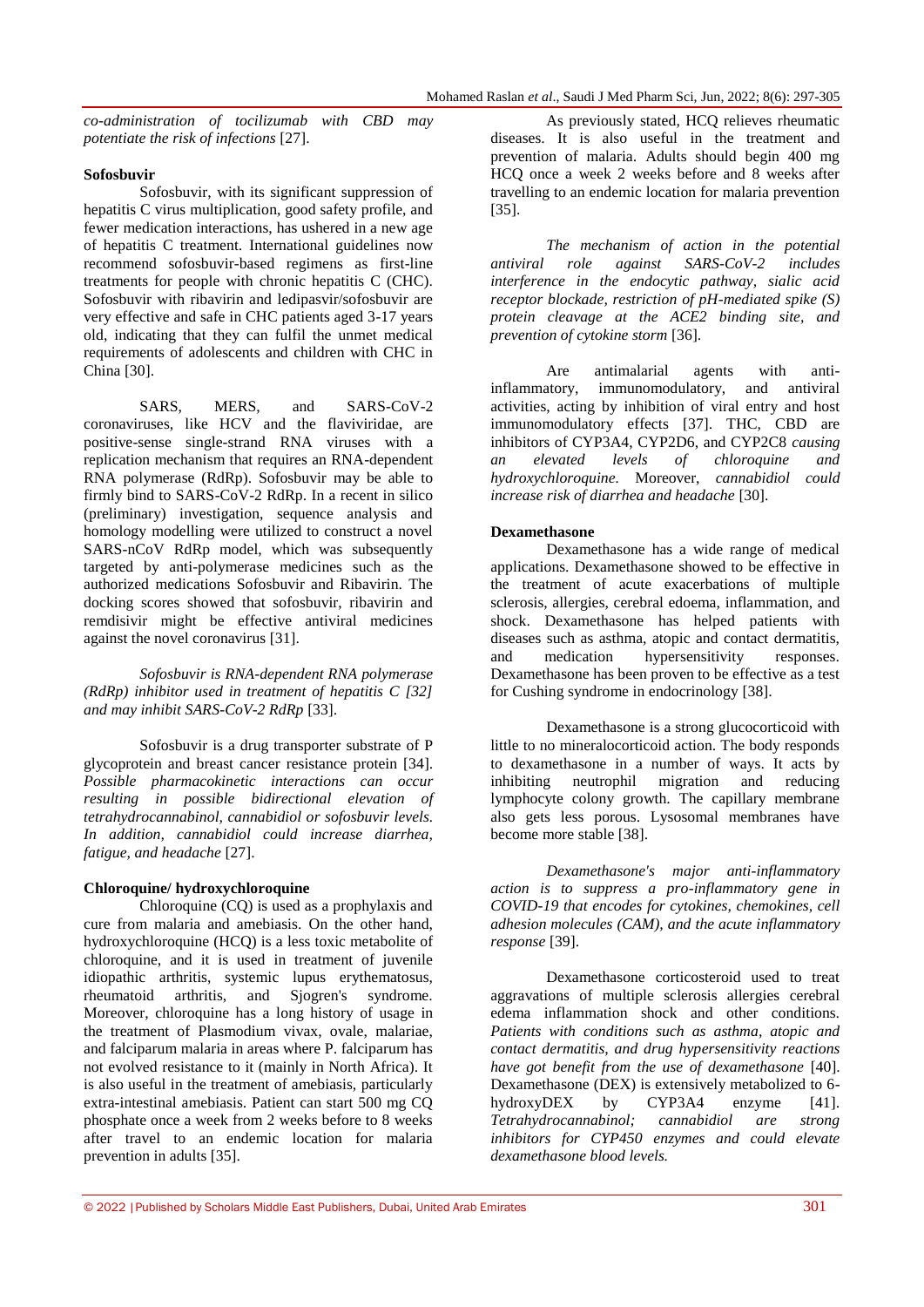Mohamed Raslan *et al*., Saudi J Med Pharm Sci, Jun, 2022; 8(6): 297-305

Cannabidiol could increase risk of headache. Co-administration of dexamethasone may potentiate the risk of infections. *It was found that cannabidiol demonstrated antagonism in some anti-inflammatory in-vivo models with dexamethasone* [27].

#### **Darunavir/Cobicistat**

Guidelines indicate that darunavir (an HIV protease inhibitor) can be co-administered with lowdose ritonavir (800/100 mg once day) in conjunction with other antiretrovirals for HIV patients who do not<br>have darunavir resistance-associated mutations. have darunavir resistance-associated Cobicistat is an antiretroviral medication that works similarly to ritonavir in increasing plasma drug levels of darunavir and other antiretrovirals. Cobicistat showed much higher selectivity toward cytochrome P450 3A than ritonavir that does not induce enzyme activity [42].

*Darunavir and lopinavir are both HIV-1 protease inhibitors that work in a similar way to prevent HIV replication. Darunavir would act as potent*  *inhibitor of the main protease (Mpro) against COVID-19*  [43].

Cobicistat is a CYP3A4 enzyme inhibitor with no inhibitory activity on HIV [41] and tetrahydrocannabinol is metabolized primarily by CYP2C9 and CYP3A4, thus, *administration of Darunavir / Cobicistat could potentially increase tetrahydrocannabinol levels and increase its side effects*  [45].

Table (1) represent a summary for the seven previously mentioned therapeutic agents in the review (Lopinavir/Ritonavir, Azithromycin, Tocilizumab, Sofosbuvir, Chloroquine/ hydroxychloroquine, Dexamethasone, Darunavir/Cobicistat). In this summary we highlighted the original therapeutic use of the drug, why this drug is a candidate for use in covid-19 therapeutic protocols, and what are the potential interactions of THC and CBD with those therapeutic agents.

| Table 1: Therapeutic use, Pharmacological Effect and Potential Interaction with Tetrahydrocannabinol, and cannabidiol of |  |  |  |  |  |  |
|--------------------------------------------------------------------------------------------------------------------------|--|--|--|--|--|--|
| the therapeutic agents used for Management of COVID-19                                                                   |  |  |  |  |  |  |

| Drug(s)                            | Original therapeutic use                                                                                                                                                                        | Pharmacological effect making it<br>candidate for use in covid-19<br>protocols                                                                                                                                                                                                      | Potential interaction with THC and<br><b>CBD</b>                                                                                                                        |
|------------------------------------|-------------------------------------------------------------------------------------------------------------------------------------------------------------------------------------------------|-------------------------------------------------------------------------------------------------------------------------------------------------------------------------------------------------------------------------------------------------------------------------------------|-------------------------------------------------------------------------------------------------------------------------------------------------------------------------|
| Lopinavir/<br><b>Ritonavir</b>     | An antiretroviral for HIV<br>treatment                                                                                                                                                          | Could bind effectively to (SARS-<br>CoV 3CLPro) SARS-CoV 3C-like<br>protease                                                                                                                                                                                                        | Cannabis use is associated with<br>increased antiretroviral treatment<br>related side effects indicating possible<br>occurrence of CYP450 inhibitory<br>effects         |
| Azithromycin                       | Treatment of bacterial<br>infections, most commonly<br>those that cause middle ear<br>infections, pneumonia,<br>typhoid, bronchitis, strep<br>throat, and sinusitis                             | Synergistic antiviral activity against<br>SARS-CoV-2 when coupled with<br><b>HCO</b><br>Stimulates the synthesis of type I<br>and III interferons (particularly<br>interferon- $\beta$ and interferon- $\lambda$ ), as<br>well as virus-recognition genes such<br>as MDA5 and RIG-I | Downregulation of (P-glycoprotein)<br>transporters leading to elevated levels<br>of azithromycin and increased risk for<br>diarrhea                                     |
| <b>Tocilizumab</b>                 | Treatment of rheumatoid<br>arthritis, polyarticular juvenile<br>idiopathic arthritis, and<br>systemic juvenile idiopathic<br>arthritis                                                          | Acts against interlukin-6 receptor<br>(anti-IL-6) that may contribute to<br>the mitigation of cytokine storm<br>syndrome                                                                                                                                                            | Co-administration of tocilizumab with<br>CBD may potentiate the risk of<br>infections                                                                                   |
| <b>Sofosbuvir</b>                  | First-line treatment for people<br>with chronic hepatitis C                                                                                                                                     | Sofosbuvir is RNA-dependent RNA<br>polymerase (RdRp) inhibitor may<br>be able to firmly bind to SARS-<br>CoV-2 RdRp                                                                                                                                                                 | Possible bidirectional elevation of<br>THC, CBD, or sofosbuvir levels. In<br>addition, CBD could increase diarrhea,<br>fatigue, and headache                            |
| Chloroquine/<br>hydroxychloroquine | Used as anti-malaria and anti-<br>amebiasis. Also used in<br>treatment of juvenile<br>idiopathic arthritis, systemic<br>lupus erythematosus,<br>rheumatoid arthritis, and<br>Sjogren's syndrome | Potential antiviral role against<br>SARS-CoV-2 includes interference<br>in the endocytic pathway, sialic acid<br>receptor blockade, restriction of pH-<br>mediated spike (S) protein cleavage<br>at the ACE2 binding site, and<br>prevention of cytokine storm                      | THC, CBD cause an elevated levels of<br>chloroquine and hydroxychloroquine.<br>Moreover, cannabidiol could increase<br>risk of diarrhea and headache                    |
| <b>Dexamethasone</b>               | Treatment of acute<br>exacerbations of multiple<br>sclerosis, allergies, cerebral<br>edoema, inflammation, and<br>shock                                                                         | Suppress a pro-inflammatory gene<br>in covid-19 that encodes for<br>cytokines, chemokines, cell<br>adhesion molecules, and the acute<br>inflammatory response.                                                                                                                      | THC: CBD could elevate<br>dexamethasone blood levels<br>It was found that CBD demonstrated<br>antagonism in some anti-inflammatory<br>in-vivo models with dexamethasone |
| Darunavir/<br>Cobicistat           | An antiretroviral for HIV<br>treatment                                                                                                                                                          | Act as potent inhibitor of the main<br>protease $(Mpro)$                                                                                                                                                                                                                            | Administration of Darunavir /<br>Cobicistat could potentially increase<br>THC levels and increase its side effects.                                                     |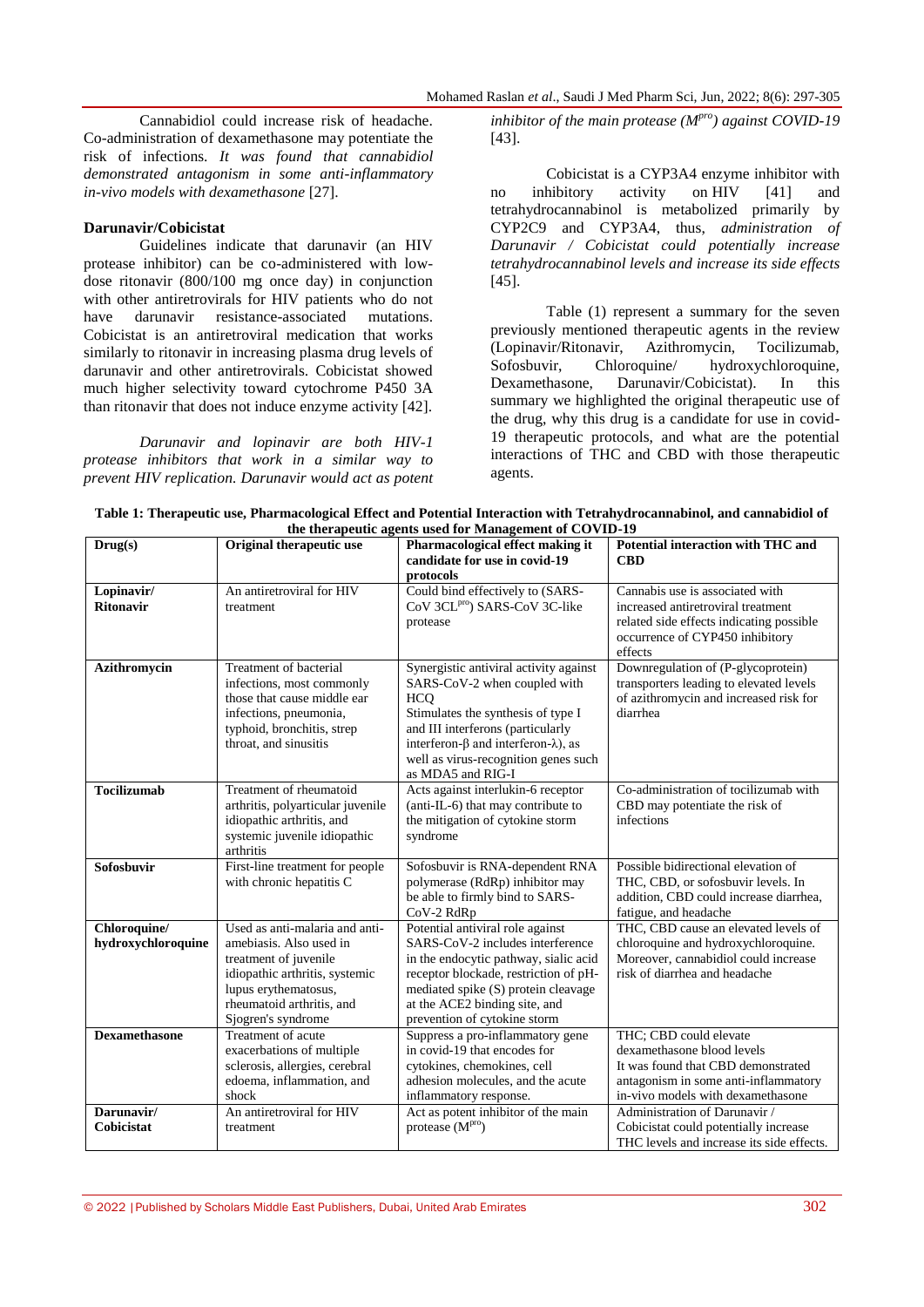### **Association of Cannabis Addiction and Incidence and severity of COVID-19**

During the COVID-19 disease outbreak, psychoactive substances use, such as tobacco, cannabis and cocaine, showed to increase the risk of influenza contamination and was associated with a poorer clinical prognosis, due to deteriorating health condition [46].

A study showed that patients with recent use of psychoactive substances *were at significantly higher risk (approximately five times) of developing COVID-19* compared to patients without a recent substance use disorder [47].

Studies indicated that deleterious cardiac and respiratory consequences of cannabis smoking and tobacco smoking have certain similarities. Although there is a difference in active ingredients between marijuana and tobacco, and the different smoking modes, cannabis compounds are kept in the body for longer periods of time. Marijuana also may contain other harmful substances such as tar which has been related to the progression of pulmonary emphysema, lung cancer, and bronchitis. All this may contribute to higher incidence and severity of covid-19 [48, 49].

Some studies have found a slight decrease in specific airway conductance in relation to cannabis, possibly reflecting endoscopic evidence of bronchial mucosa edema among regular marijuana smokers. Tetrahydrocannabinol's immunosuppressive effects increase the potential for higher risk of pneumonia. Several clinical study have shown pneumothorax and bullous pulmonary illness in people who smoke cannabis [50, 51].

Previous studies showed that high mortality rates, heart disease, metabolic syndromes and changes in the immune system are associated with long-term cannabis use. Besides, using cannabis can cause or increase psychological disorders (mainly psychotic symptoms). Aggressive emotional and behavioral responses, such as worry, depressed mood, loneliness, anxiety, insomnia, anger and aggressive behavior were reported during the disease outbreak [52-54].

## **CONCLUSION**

It is highly recommended to undergo screening of COVID-19 patients for cannabis addiction which might have a potential interactions with drugs included in treatment of COVID-19. This might lead to exaggeration or reduction of drugs effect and /or incidence of side and adverse events. From the review it can be concluded that most of the drugs used in management of COVID-19 showed possible interactions with THC, and CBD and especial attention should be given to those drugs which modulate immune system in order to avoid possible risks of infection. Special care should be taken to those cannabis smokers

individuals as they are more vulnerable to respiratory tract infections and incidence of COVID-19.

## **RECOMMENDATION**

It is recommended that practical researches for accurate investigation of these theoretically approved interactions, some of which might be serious, should be performed and detection of their clinical presentation effect on COVID-19 patients.

**Conflict of Interest Statement:** No conflict of interest declared.

## **Author Contribution Statement**

**N.A.S** contributed to the conception and design of the work. **M.A.R** contributed to the analysis and interpretation of the data. **E.M.S** wrote the manuscript. **N.A.S, and S.A.R** contributed to the drafting and revision of the manuscript.

All authors have read and approved the final manuscript.

**Data Availability Statement:** Data sharing is not applicable to this article as no new data were created or analyzed in this study.

## **REFERENCES**

- 1. Del Rio, C., & Malani, P. N. (2020). COVID-19 new insights on a rapidly changing epidemic. *Jama*, *323*(14), 1339-1340.
- 2. Tashkin, D. P. (2013). Effects of marijuana smoking on the lung. *Annals of the American Thoracic Society*, *10*(3), 239-247.
- 3. Howden, M. L., & Naughton, M. T. (2011). Pulmonary effects of marijuana inhalation. *Expert review of respiratory medicine*, *5*(1), 87-92.
- 4. Polen, M. R., Sidney, S., Tekawa, I. S., Sadler, M., & Friedman, G. D. (1993). Health care use by frequent marijuana smokers who do not smoke tobacco. *Western Journal of Medicine*, *158*(6), 596-601.
- 5. Ribeiro, L. I., & Ind, P. W. (2016). Effect of cannabis smoking on lung function and respiratory symptoms: a structured literature review. *NPJ primary care respiratory medicine*, *26*(1), 1-8.
- 6. Borgonhi, E. M., Volpatto, V. L., Ornell, F., Rabelo-da-Ponte, F. D., & Kessler, F. H. P. (2021). Multiple clinical risks for cannabis users during the COVID-19 pandemic. *Addiction Science & Clinical Practice*, *16*(1), 1-4.
- 7. Cannabis and the liver: Things you wanted to know but were afraid to ask - Scientific Figure on ResearchGate. Available from: https://www.researchgate.net/figure/Metabolismof-THC-and-CBD-by-the-liver\_fig1\_331288638 [accessed 6 Jul, 2021]
- 8. Zendulka, O., Dovrtelova, G., Nosková, K., Turjap, M., Sulcova, A., Hanus, L., & Jurica, J. (2016). Cannabinoids and cytochrome P450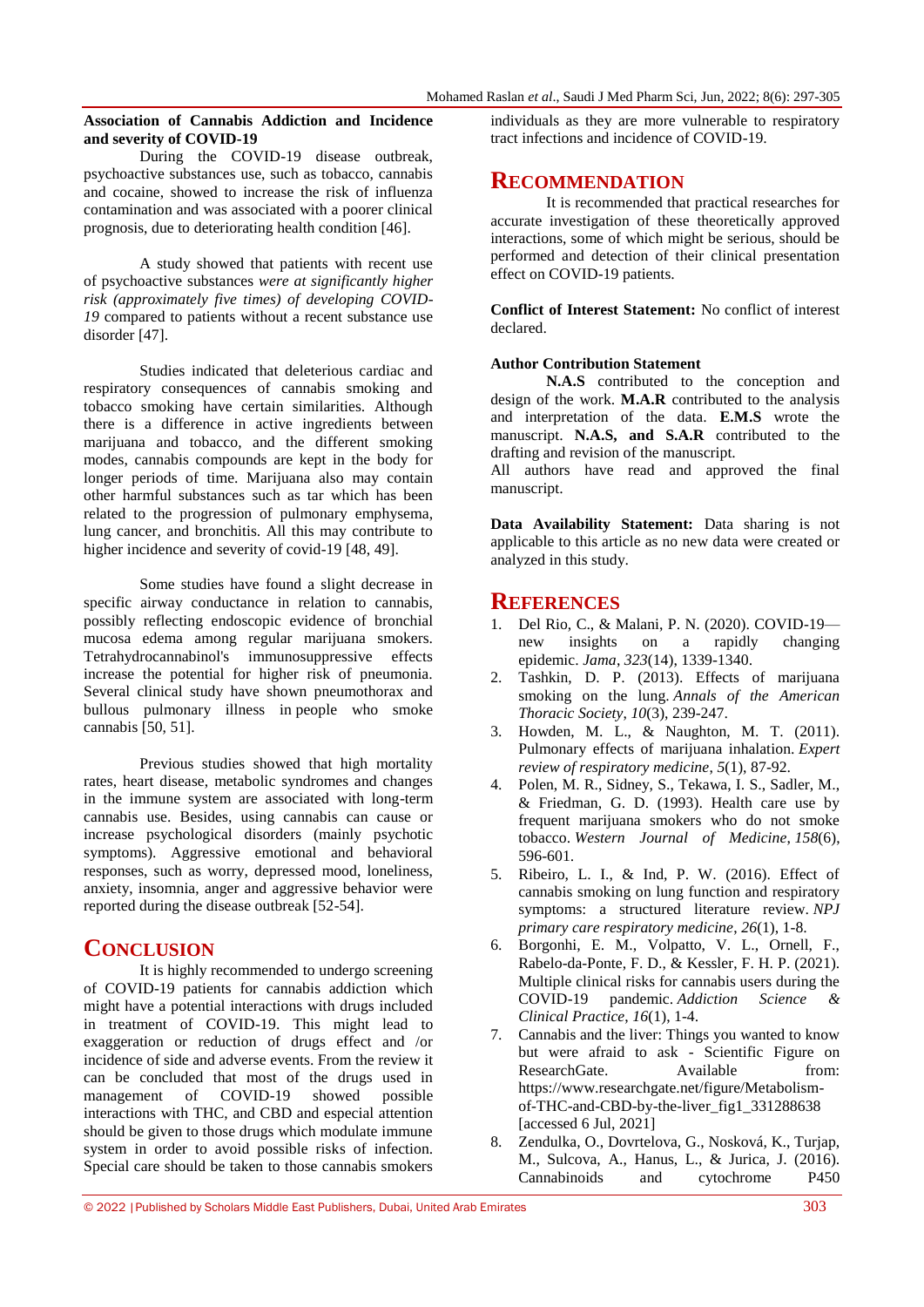interactions. *Current drug metabolism*, *17*(3), 206- 226.

- 9. Kicman, A., & Toczek, M. (2020). The effects of cannabidiol, a non-intoxicating compound of cannabis, on the cardiovascular system in health and disease. *International journal of molecular sciences*, *21*(18), 6740.
- 10. Yamaori, S., Ebisawa, J., Okushima, Y., Yamamoto, I., & Watanabe, K. (2011). Potent inhibition of human cytochrome P450 3A isoforms by cannabidiol: role of phenolic hydroxyl groups in the resorcinol moiety. *Life sciences*, *88*(15-16), 730-736.
- 11. Stout, S. M., & Cimino, N. M. (2014). Exogenous cannabinoids as substrates, inhibitors, and inducers of human drug metabolizing enzymes: a systematic review. *Drug metabolism reviews*, *46*(1), 86-95.
- 12. Holland, M. L., Panetta, J. A., Hoskins, J. M., Bebawy, M., Roufogalis, B. D., Allen, J. D., & Arnold, J. C. (2006). The effects of cannabinoids on P-glycoprotein transport and expression in multidrug resistant cells. *Biochemical pharmacology*, *71*(8), 1146-1154.
- 13. Epidiolex Package Insert. In: GB, Inc., ed. FDA approved 2018. https://www .accessdata.fda.gov/drugsatfda\_docs/label/2018/21 0365lbl.pdf Accessed March 24, 2020.
- 14. Marinol Package Insert. In: AbbieVie, Inc., ed. FDA approved 1985, revised 2017. https://www.accessdata.fda.gov/drugsatfda\_docs/la bel/2017/ 018651s029lbl.pdf Accessed March 24, 2020.
- 15. Jamwal, R., Topletz, A. R., Ramratnam, B., & Akhlaghi, F. (2017). Ultra-high performance liquid chromatography tandem mass-spectrometry for simple and simultaneous quantification of cannabinoids. *Journal of Chromatography B*, *1048*, 10-18.
- 16. Croxtall, J. D., & Perry, C. M. (2010). Lopinavir/Ritonavir: a review of its use in the management of HIV-1 infection. *Drugs*, *70*(14), 1885-1915.
- 17. Nutho, B., Mahalapbutr, P., Hengphasatporn, K., Pattaranggoon, N. C., Simanon, N., Shigeta, Y., ... & Rungrotmongkol, T. (2020). Why are lopinavir and ritonavir effective against the newly emerged coronavirus 2019? Atomistic insights into the inhibitory mechanisms. *Biochemistry*, *59*(18), 1769-1779.
- 18. Bonn-Miller, M. O., Oser, M. L., Bucossi, M. M., & Trafton, J. A. (2014). Cannabis use and HIV antiretroviral therapy adherence and HIV-related symptoms. *Journal of behavioral medicine*, *37*(1), 1-10.
- 19. Kosel, B. W., Aweeka, F. T., Benowitz, N. L., Shade, S. B., Hilton, J. F., Lizak, P. S., & Abrams, D. I. (2002). The effects of cannabinoids on the pharmacokinetics of indinavir and nelfinavir. *Aids*, *16*(4), 543-550.
- 20. Bornheim, L. M., Everhart, E. T., Li, J., & Correia, M. A. (1994). Induction and genetic regulation of mouse hepatic cytochrome P450 by cannabidiol. *Biochemical pharmacology*, *48*(1), 161-171.
- 21. Bornheim, L. M., Lasker, J. M., & Raucy, J. L. (1992). Human hepatic microsomal metabolism of delta 1-tetrahydrocannabinol. *Drug Metabolism and Disposition*, *20*(2), 241-246.
- 22. Kosel, B. W., Aweeka, F. T., Benowitz, N. L., Shade, S. B., Hilton, J. F., Lizak, P. S., & Abrams, D. I. (2002). The effects of cannabinoids on the pharmacokinetics of indinavir and nelfinavir. *Aids*, *16*(4), 543-550.
- 23. Bakheit, A. H., Al-Hadiya, B. M., & Abd-Elgalil, A. A. (2014). Azithromycin. *Profiles of drug substances, excipients and related methodology*, *39*, 1-40.
- 24. Bleyzac, N., Goutelle, S., Bourguignon, L., & Tod, M. (2020). Azithromycin for COVID-19: more than just an antimicrobial?. *Clinical drug investigation*, *40*(8), 683-686.
- 25. Zuckerman, J. M. (2004). Macrolides and ketolides: azithromycin, clarithromycin, telithromycin. *Infectious Disease Clinics*, *18*(3), 621-649.
- 26. Sugie, M., Asakura, E., Zhao, Y. L., Torita, S., Nadai, M., Baba, K., ... & Hasegawa, T. (2004). Possible involvement of the drug transporters P glycoprotein and multidrug resistance-associated protein Mrp2 in disposition of azithromycin. *Antimicrobial agents and chemotherapy*, *48*(3), 809-814.
- 27. Land, M. H., MacNair, L., Thomas, B. F., Peters, E. N., & Bonn-Miller, M. O. (2020). Possible Drug–Drug Interactions Between Cannabinoids and Candidate COVID-19 Drugs. *Cannabis and Cannabinoid Research*, *5*(4), 340-343.
- 28. Sheppard, M., Laskou, F., Stapleton, P. P., Hadavi, S., & Dasgupta, B. (2017). Tocilizumab (actemra). *Human vaccines & immunotherapeutics*, *13*(9), 1972-1988.
- 29. Samaee, H., Mohsenzadegan, M., Ala, S., Maroufi, S. S., & Moradimajd, P. (2020). Tocilizumab for treatment patients with COVID-19: recommended medication for novel disease. *International immunopharmacology*, *89*, 107018.
- 30. He, S., Wang, X. Y., Han, Q. Y., & Liu, Z. W. (2021). Use of sofosbuvir-based regimens in the treatment of adolescents and children with chronic hepatitis C. *Zhonghua gan Zang Bing za zhi= Zhonghua Ganzangbing Zazhi= Chinese Journal of Hepatology*, *29*(1), 83-86.
- 31. Sayad, B., Sobhani, M., & Khodarahmi, R. (2020). Sofosbuvir as repurposed antiviral drug against COVID-19: why were we convinced to evaluate the drug in a registered/approved clinical trial?. *Archives of medical research*, *51*(6), 577- 581.

<sup>© 2022</sup> |Published by Scholars Middle East Publishers, Dubai, United Arab Emirates 304